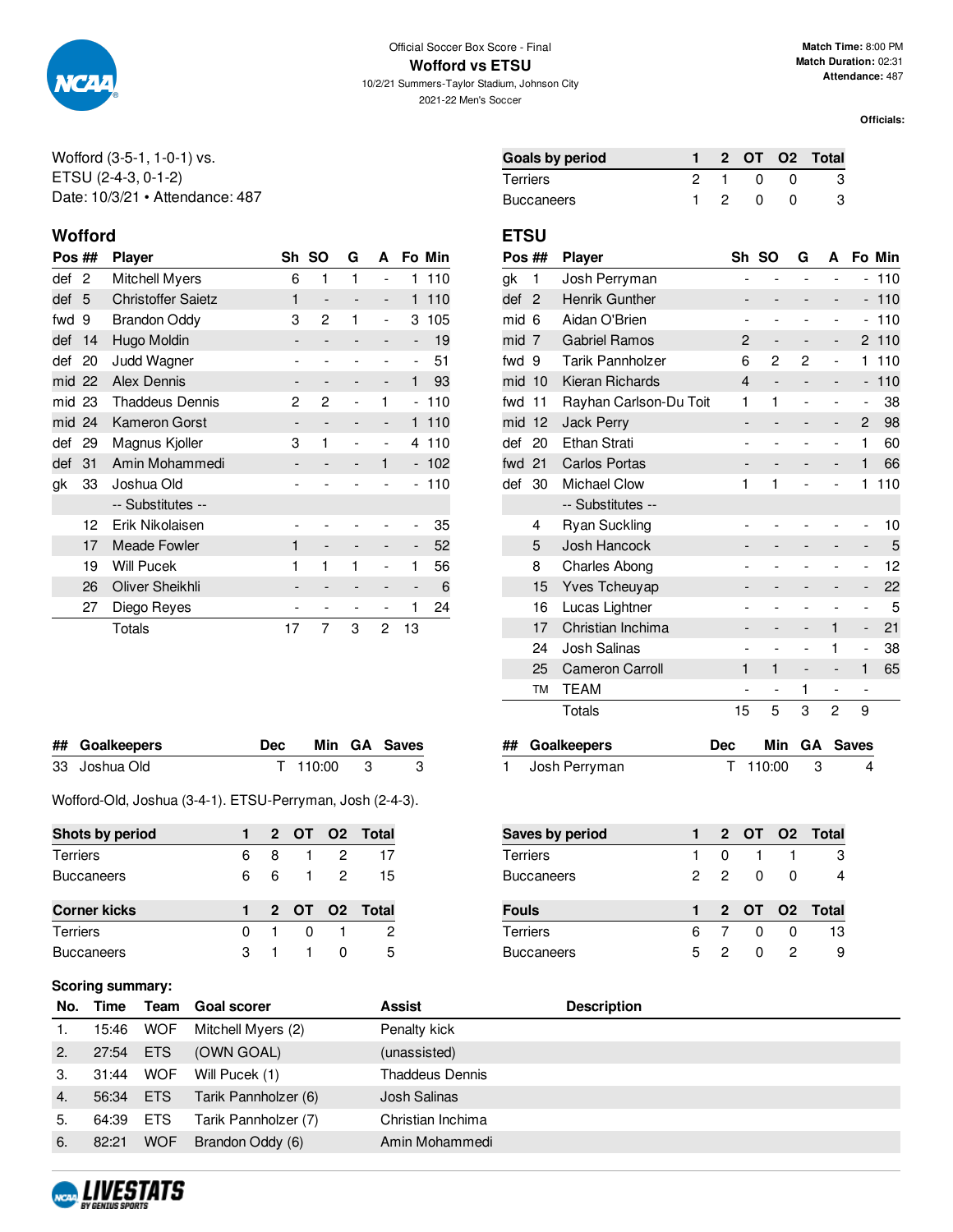

### **Cautions and ejections:**

YC - Terriers #2 07:20; YC - Terriers #20 18:58; YC - Terriers #33 26:03; YC - Terriers #29 91:24; RC (straight) - Terriers #31 101:05; YC - Buccaneers #11 101:05

Stadium: Summers-Taylor Stadium Officials: Offsides: Wofford 5, ETSU 2.



**Attacking Direction**

**Attacking Direction**

Official's signature

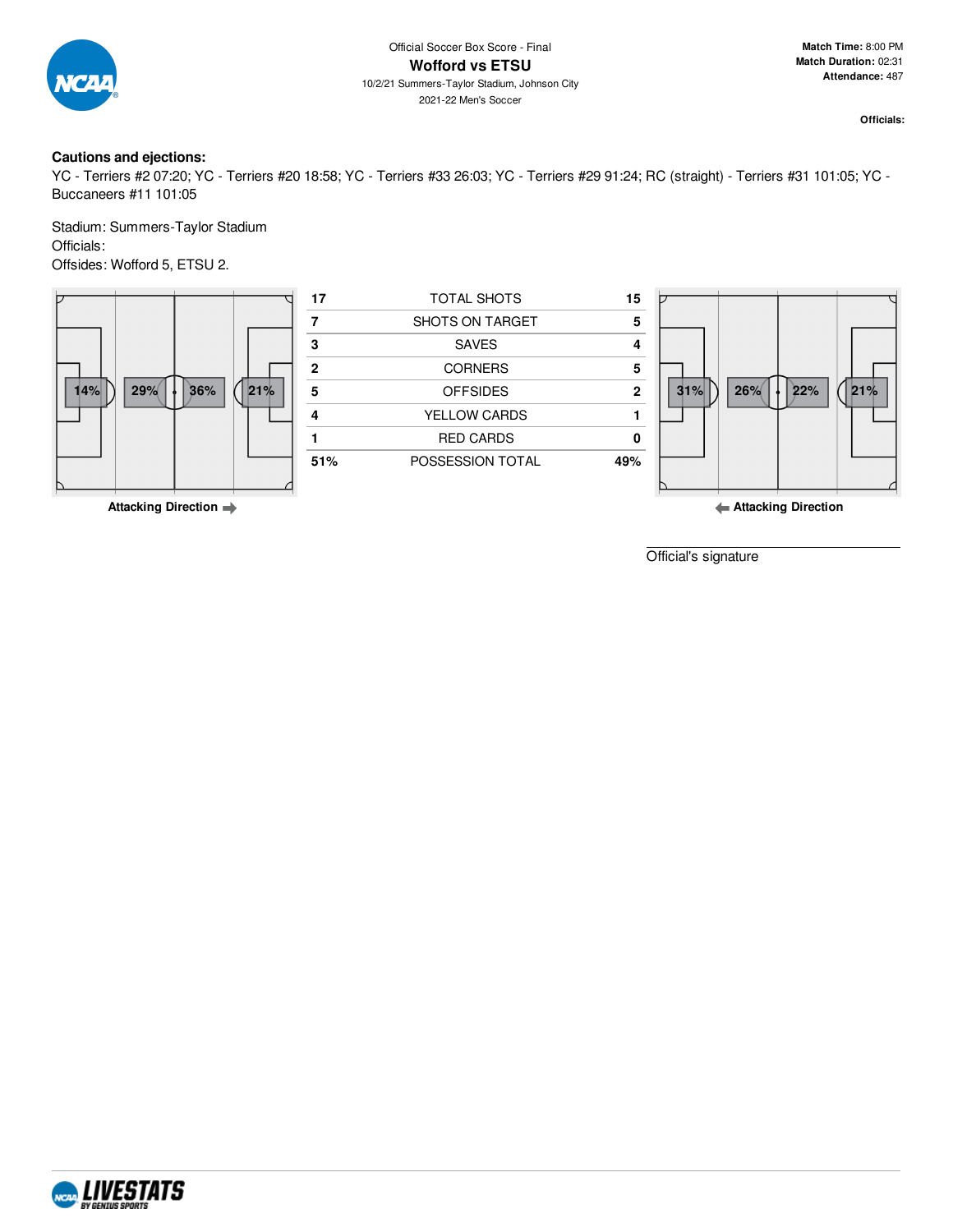### **Wofford Starters:**

- GK 33 Old, Joshua DEF 2 Myers, Mitchell
- DEF 5 Saietz, Christoffer
- FWD 9 Oddy, Brandon
- DEF 14 Moldin, Hugo
- DEF 20 Wagner, Judd
- MID 22 Dennis, Alex
- MID 23 Dennis, Thaddeus
- MID 24 Gorst, Kameron
- DEF 29 Kjoller, Magnus
- DEF 31 Mohammedi, Amin
- **ETSU Starters:**
- GK 1 Perryman, Josh DEF 2 Gunther, Henrik MID 6 O'Brien, Aidan MID 7 Ramos, Gabriel FWD 9 Pannholzer, Tarik MID 10 Richards, Kieran FWD 11 Carlson-Du Toit, Rayhan MID 12 Perry, Jack DEF 20 Strati, Ethan FWD 21 Portas, Carlos DEF 30 Clow, Michael

- 00:00 Old, Joshua at goalie for Wofford.
- 00:00 Perryman, Josh at goalie for ETSU.
- 02:58 Shot by Terriers Myers, Mitchell WIDE LEFT.
- 03:41 Foul on Wofford.
- 04:21 Shot by Buccaneers Richards, Kieran WIDE RIGHT.
- 06:33 Shot by Terriers Dennis, Thaddeus, SAVE Perryman, Josh.
- 07:20 Yellow card on Terriers Myers, Mitchell.
- 07:32 Corner kick by Buccaneers [07:32].
- 10:11 Foul on ETSU.
- 10:54 Foul on Wofford.
- 12:12 Foul on Wofford.
- 13:14 Foul on Wofford.
- 13:53 Shot by Buccaneers Richards, Kieran BLOCKED.
- 14:23 Shot by Buccaneers Carlson-Du Toit, Rayhan, SAVE Old, Joshua.
- 15:46 Foul on ETSU.
- 15:46 Terriers Myers, Mitchell PENALTY KICK GOAL (FIRST GOAL).

# **WOFFORD 1, ETSU 0**

- 16:40 Foul on Wofford.
- 17:51 Shot by Buccaneers Pannholzer, Tarik WIDE LEFT.
- 18:58 Yellow card on Terriers Wagner, Judd.
- 18:58 Terriers substitution: Pucek, Will for Moldin, Hugo.
- 23:08 Shot by Terriers Myers, Mitchell WIDE LEFT.
- 24:09 Foul on ETSU.
- 25:37 Shot by Terriers Dennis, Thaddeus, SAVE Perryman, Josh.
- 26:03 Yellow card on Terriers Old, Joshua.
- 27:13 Buccaneers substitution: Salinas, Josh for Carlson-Du Toit, Rayhan.
- 27:13 Terriers substitution: Fowler, Meade for Dennis, Alex.

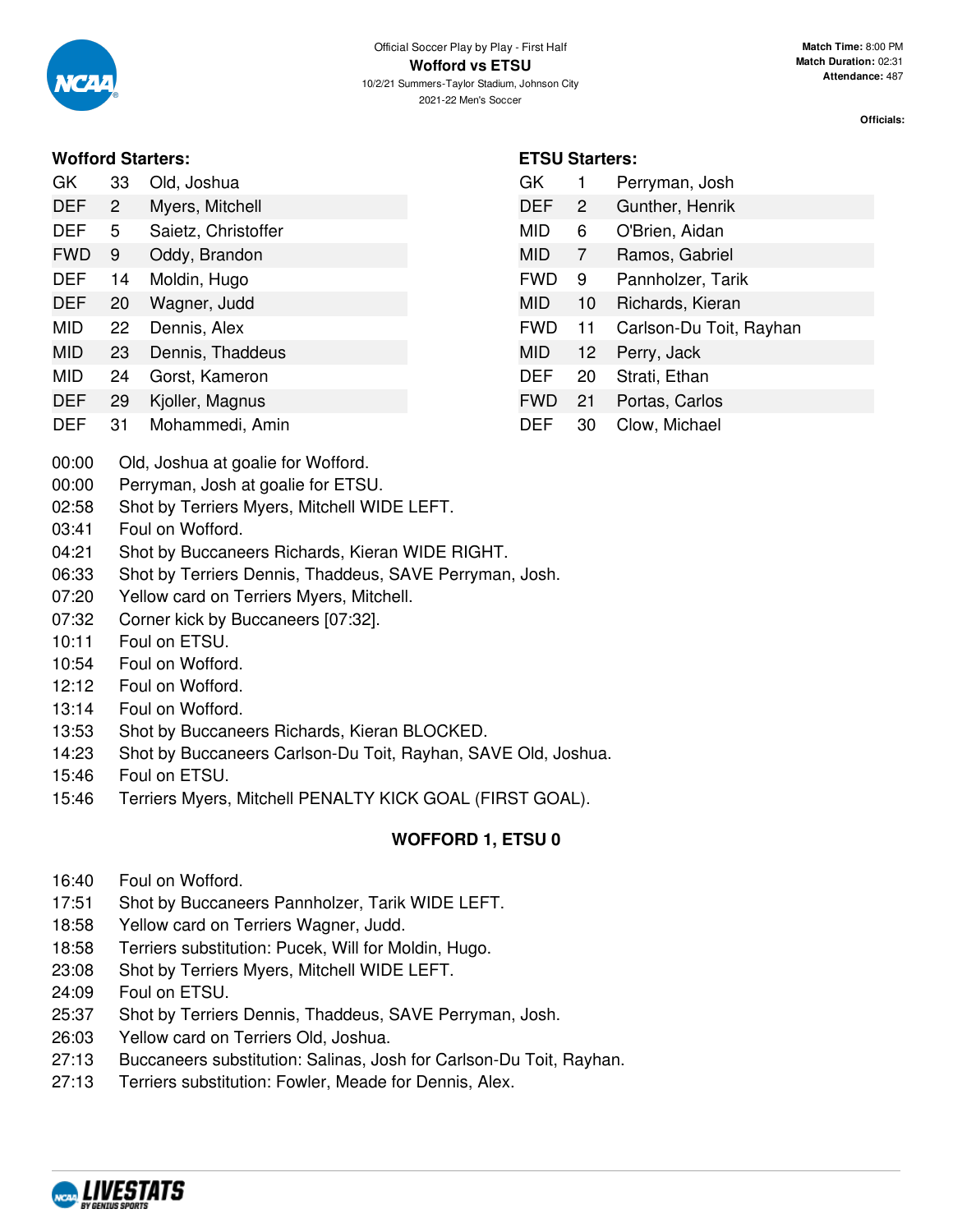

27:54 GOAL by Buccaneers OWN GOAL.

### **WOFFORD 1, ETSU 1**

30:27 Offside against Wofford.

- 31:09 Shot by Buccaneers Pannholzer, Tarik WIDE LEFT.
- 31:44 GOAL by Terriers Pucek, Will, Assist by Dennis, Thaddeus, goal number 1 for season.

### **WOFFORD 2, ETSU 1**

- 33:47 Foul on ETSU.
- 36:45 Corner kick by Buccaneers [36:45].
- 39:25 Terriers substitution: Sheikhli, Oliver for Oddy, Brandon.
- 40:48 Foul on Wofford.
- 41:41 Corner kick by Buccaneers [41:41].
- 42:03 Shot by Buccaneers Pannholzer, Tarik WIDE RIGHT.
- 42:18 Terriers substitution: Reyes, Diego for Fowler, Meade.
- 44:10 Foul on ETSU.
- 45:00 End of period [45:00].

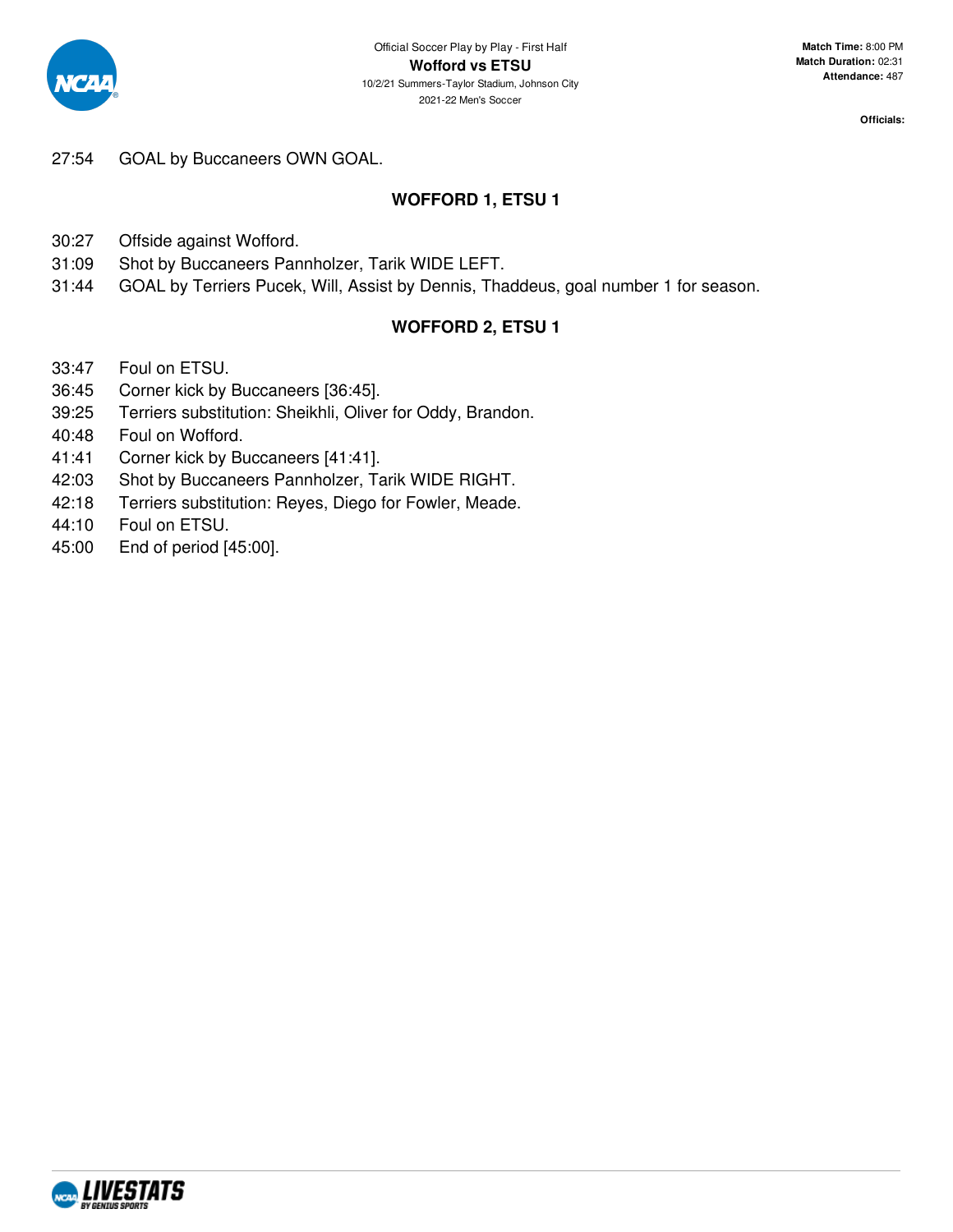

10/2/21 Summers-Taylor Stadium, Johnson City 2021-22 Men's Soccer

**Match Time:** 8:00 PM **Match Duration:** 02:31 **Attendance:** 487

**Officials:**

Wofford (3-5-1, 1-0-1) vs. ETSU (2-4-3, 0-1-2) Date: 10/3/21 • Attendance: 487

### **Wofford ETSU**

| Pos ## |    | Player                    | Sh | <b>SO</b>                    | G | A              |                              | Fo Min |
|--------|----|---------------------------|----|------------------------------|---|----------------|------------------------------|--------|
| def    | 2  | Mitchell Myers            | 3  | 1                            | 1 |                | 1                            | 45     |
| def    | 5  | <b>Christoffer Saietz</b> |    | $\qquad \qquad \blacksquare$ |   | -              | $\qquad \qquad \blacksquare$ | 45     |
| fwd    | 9  | <b>Brandon Oddy</b>       |    |                              |   |                | $\overline{\phantom{0}}$     | 40     |
| def    | 14 | Hugo Moldin               |    | -                            |   | -              | $\qquad \qquad \blacksquare$ | 19     |
| def    | 20 | Judd Wagner               |    |                              |   |                | $\overline{\phantom{a}}$     | 45     |
| mid 22 |    | <b>Alex Dennis</b>        |    | $\overline{\phantom{a}}$     |   |                | $\qquad \qquad \blacksquare$ | 28     |
| mid 23 |    | <b>Thaddeus Dennis</b>    | 2  | 2                            |   | 1              | $\overline{\phantom{0}}$     | 45     |
| mid 24 |    | <b>Kameron Gorst</b>      |    | $\overline{\phantom{a}}$     |   | $\overline{a}$ | 1                            | 45     |
| def    | 29 | Magnus Kjoller            |    |                              |   | $\overline{a}$ | 4                            | 45     |
| def    | 31 | Amin Mohammedi            |    |                              |   |                | $\qquad \qquad \blacksquare$ | 45     |
| gk     | 33 | Joshua Old                |    |                              |   |                | $\overline{a}$               | 45     |
|        |    | -- Substitutes --         |    |                              |   |                |                              |        |
|        | 12 | Erik Nikolaisen           |    |                              |   |                |                              |        |
|        | 17 | <b>Meade Fowler</b>       |    |                              |   |                | $\qquad \qquad \blacksquare$ | 15     |
|        | 19 | <b>Will Pucek</b>         | 1  | 1                            | 1 | $\overline{a}$ | $\overline{a}$               | 26     |
|        | 26 | Oliver Sheikhli           |    | $\qquad \qquad \blacksquare$ |   |                | -                            | 5      |
|        | 27 | Diego Reyes               |    | $\qquad \qquad \blacksquare$ |   |                | -                            | 2      |
|        |    | <b>Totals</b>             | 6  | 4                            | 2 | 1              | 6                            |        |

| ## Goalkeepers |         | Dec Min GA Saves |
|----------------|---------|------------------|
| 33 Joshua Old  | T 45:00 |                  |

Wofford-Old, Joshua (3-4-1). ETSU-Perryman, Josh (2-4-3).

| Shots by period     |   | Total        |
|---------------------|---|--------------|
| Terriers            | 6 | 6            |
| <b>Buccaneers</b>   | 6 | 6            |
|                     |   |              |
| <b>Corner kicks</b> |   | <b>Total</b> |
|                     |   |              |
| Terriers            | O | 0            |

| Goals by period | <b>Total</b> |
|-----------------|--------------|
| Terriers        |              |
| Buccaneers      |              |

| Pos ##            | <b>Player</b>          | Sh             |                          | G              | A              |                          | Fo Min |
|-------------------|------------------------|----------------|--------------------------|----------------|----------------|--------------------------|--------|
| 1                 | Josh Perryman          | $\overline{a}$ | $\overline{a}$           | $\overline{a}$ | $\overline{a}$ | -                        | 45     |
| $\overline{2}$    | Henrik Gunther         |                |                          |                |                | -                        | 45     |
| 6                 | Aidan O'Brien          |                |                          |                |                | $\overline{a}$           | 45     |
| 7                 | <b>Gabriel Ramos</b>   |                |                          |                | -              | 1                        | 45     |
| 9                 | Tarik Pannholzer       | 3              |                          |                |                | 1                        | 45     |
| 10                | Kieran Richards        | 2              | $\overline{\phantom{0}}$ |                | -              | -                        | 45     |
| 11                | Rayhan Carlson-Du Toit | 1              | 1                        | ۳              | $\overline{a}$ | $\overline{a}$           | 28     |
| 12                | <b>Jack Perry</b>      | -              |                          |                | -              | 1                        | 45     |
| 20                | Ethan Strati           |                |                          |                | $\overline{a}$ | 1                        | 45     |
| 21                | <b>Carlos Portas</b>   | -              |                          |                | -              | 1                        | 45     |
| 30                | <b>Michael Clow</b>    |                |                          |                |                | $\overline{\phantom{a}}$ | 45     |
| -- Substitutes -- |                        |                |                          |                |                |                          |        |
| 4                 | <b>Ryan Suckling</b>   |                |                          |                |                |                          |        |
| 5                 | Josh Hancock           |                |                          |                |                |                          |        |
| 8                 | Charles Abong          |                |                          |                |                |                          |        |
| 15                | Yves Tcheuyap          |                |                          |                |                |                          |        |
| 16                | Lucas Lightner         |                |                          |                |                |                          |        |
| 17                | Christian Inchima      |                |                          |                |                |                          |        |
| 24                | Josh Salinas           |                |                          |                |                | -                        | 17     |
| 25                | <b>Cameron Carroll</b> |                |                          |                |                |                          |        |
| TM                | TEAM                   | $\overline{a}$ |                          | 1              | -              |                          |        |
|                   | Totals                 | 6              | 1                        | 1              | -              | 5                        |        |
|                   |                        |                |                          | -SO            |                |                          |        |

| ## Goalkeepers  |             | Dec Min GA Saves |
|-----------------|-------------|------------------|
| 1 Josh Perryman | $T$ 45:00 2 | $\overline{2}$   |

| Saves by period   |   | <b>Total</b> |
|-------------------|---|--------------|
| <b>Terriers</b>   |   |              |
| <b>Buccaneers</b> | 2 | 2            |
| <b>Fouls</b>      |   | <b>Total</b> |
| <b>Terriers</b>   | 6 | 6            |
| <b>Buccaneers</b> | 5 | 5            |

### **Scoring summary:**

| No. | Time      | Team Goal scorer   | Assist          | <b>Description</b> |
|-----|-----------|--------------------|-----------------|--------------------|
|     | 15:46 WOF | Mitchell Myers (2) | Penalty kick    |                    |
|     | 27:54 ETS | (OWN GOAL)         | (unassisted)    |                    |
|     | 31:44 WOF | Will Pucek (1)     | Thaddeus Dennis |                    |

**Cautions and ejections:**

YC - Terriers #2 07:20; YC - Terriers #20 18:58; YC - Terriers #33 26:03

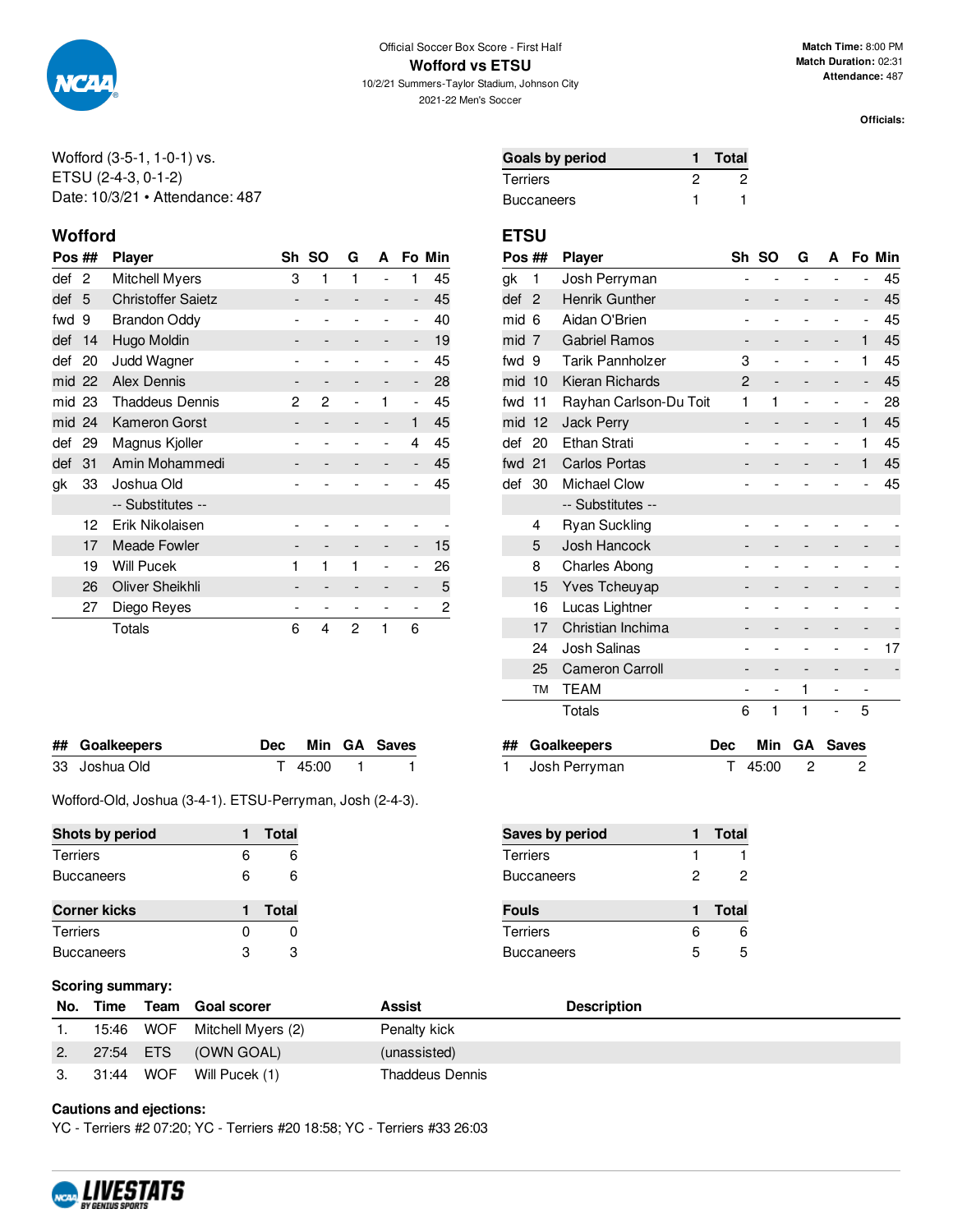

Stadium: Summers-Taylor Stadium Officials: Offsides: Wofford 1, ETSU 0.



Official's signature

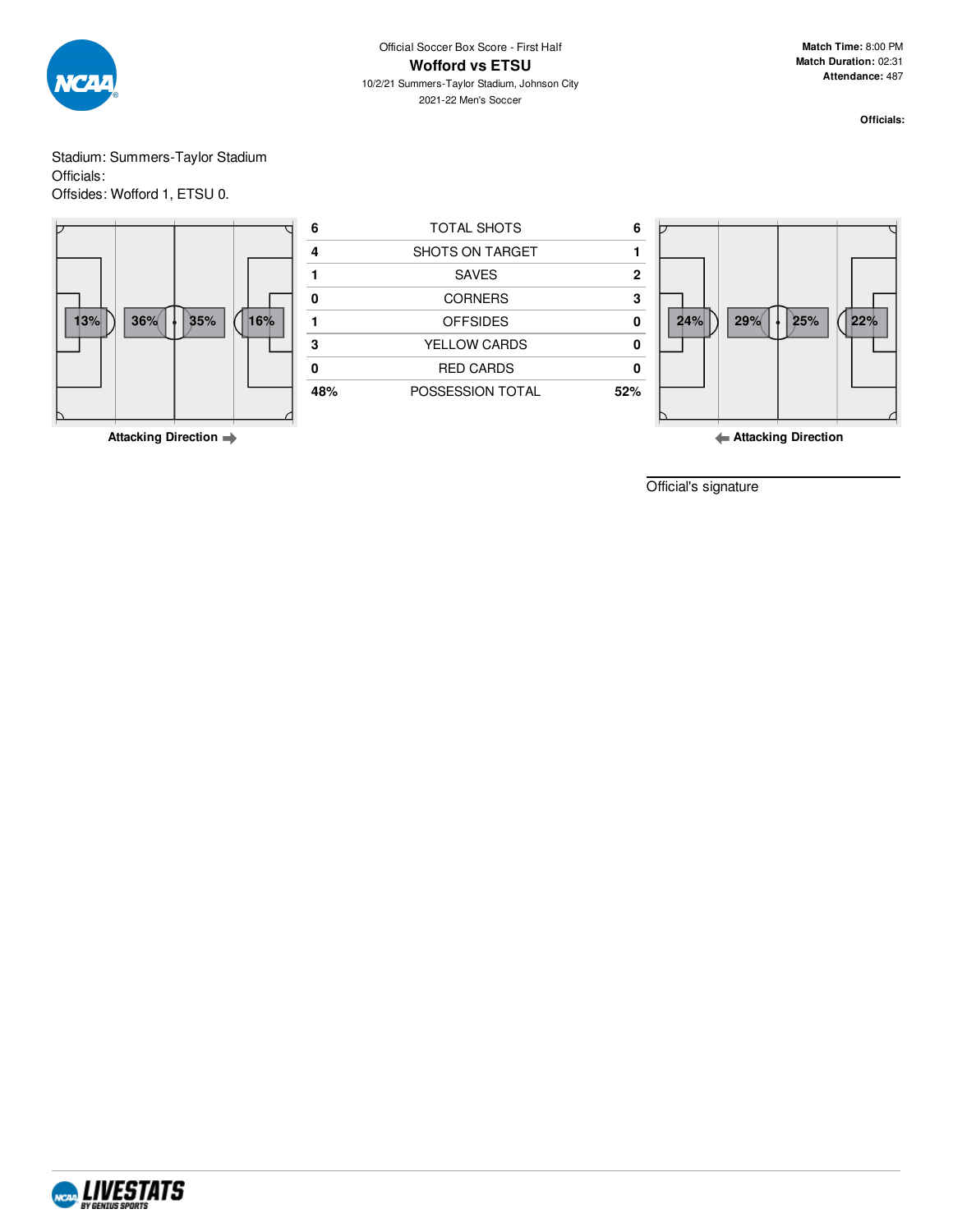

- 45:00 Buccaneers substitution: Carroll, Cameron for Strati, Ethan.
- 45:00 Terriers substitution: Oddy, Brandon for Sheikhli, Oliver.
- 45:00 Terriers substitution: Dennis, Alex for Wagner, Judd.
- 45:00 Start of 2nd period [45:00].
- 45:00 For Terriers: #33 Old, Joshua, #2 Myers, Mitchell, #5 Saietz, Christoffer, #9 Oddy, Brandon, #19 Pucek, Will, #22 Dennis, Alex, #27 Reyes, Diego, #23 Dennis, Thaddeus, #24 Gorst, Kameron, #29 Kjoller, Magnus, #31 Mohammedi, Amin.
- 45:00 For Buccaneers: #1 Perryman, Josh, #2 Gunther, Henrik, #6 O'Brien, Aidan, #7 Ramos, Gabriel, #9 Pannholzer, Tarik, #10 Richards, Kieran, #24 Salinas, Josh, #12 Perry, Jack, #25 Carroll, Cameron, #21 Portas, Carlos, #30 Clow, Michael.
- 46:15 Shot by Terriers Saietz, Christoffer WIDE LEFT.
- 50:19 Foul on ETSU.
- 51:00 Shot by Terriers Myers, Mitchell WIDE LEFT.
- 53:23 Offside against Wofford.
- 55:03 Foul on Wofford.
- 55:35 Foul on Wofford.
- 56:34 GOAL by Buccaneers Pannholzer, Tarik (FIRST GOAL), Assist by Salinas, Josh, goal number 6 for season.

## **WOFFORD 0, ETSU 1**

- 56:49 Offside against Wofford.
- 58:52 Buccaneers substitution: Inchima, Christian for Salinas, Josh.
- 59:00 Foul on Wofford.
- 66:26 Shot by Buccaneers Pannholzer, Tarik BLOCKED.
- 60:38 Corner kick by Buccaneers [60:38].
- 62:23 Foul on Wofford.
- 63:35 Shot by Buccaneers Richards, Kieran HIGH.
- 64:39 GOAL by Buccaneers Pannholzer, Tarik, Assist by Inchima, Christian, goal number 7 for season.

### **WOFFORD 0, ETSU 2**

- 64:39 Terriers substitution: Fowler, Meade for Pucek, Will.
- 64:39 Terriers substitution: Nikolaisen, Erik for Reyes, Diego.
- 65:34 Buccaneers substitution: Tcheuyap, Yves for Portas, Carlos.
- 68:37 Foul on ETSU.
- 70:07 Shot by Buccaneers Richards, Kieran WIDE LEFT.
- 71:08 Shot by Terriers Oddy, Brandon, SAVE Perryman, Josh.
- 71:42 Shot by Buccaneers Ramos, Gabriel WIDE LEFT.
- 72:37 Shot by Terriers Fowler, Meade BLOCKED.
- 73:56 Shot by Terriers Myers, Mitchell HIGH.
- 74:18 Buccaneers substitution: Strati, Ethan for Inchima, Christian.
- 80:11 Offside against ETSU.
- 81:33 Shot by Terriers Kjoller, Magnus, SAVE Perryman, Josh.
- 81:47 Corner kick by Terriers [81:47].
- 82:17 Terriers substitution: Sheikhli, Oliver for Dennis, Alex.

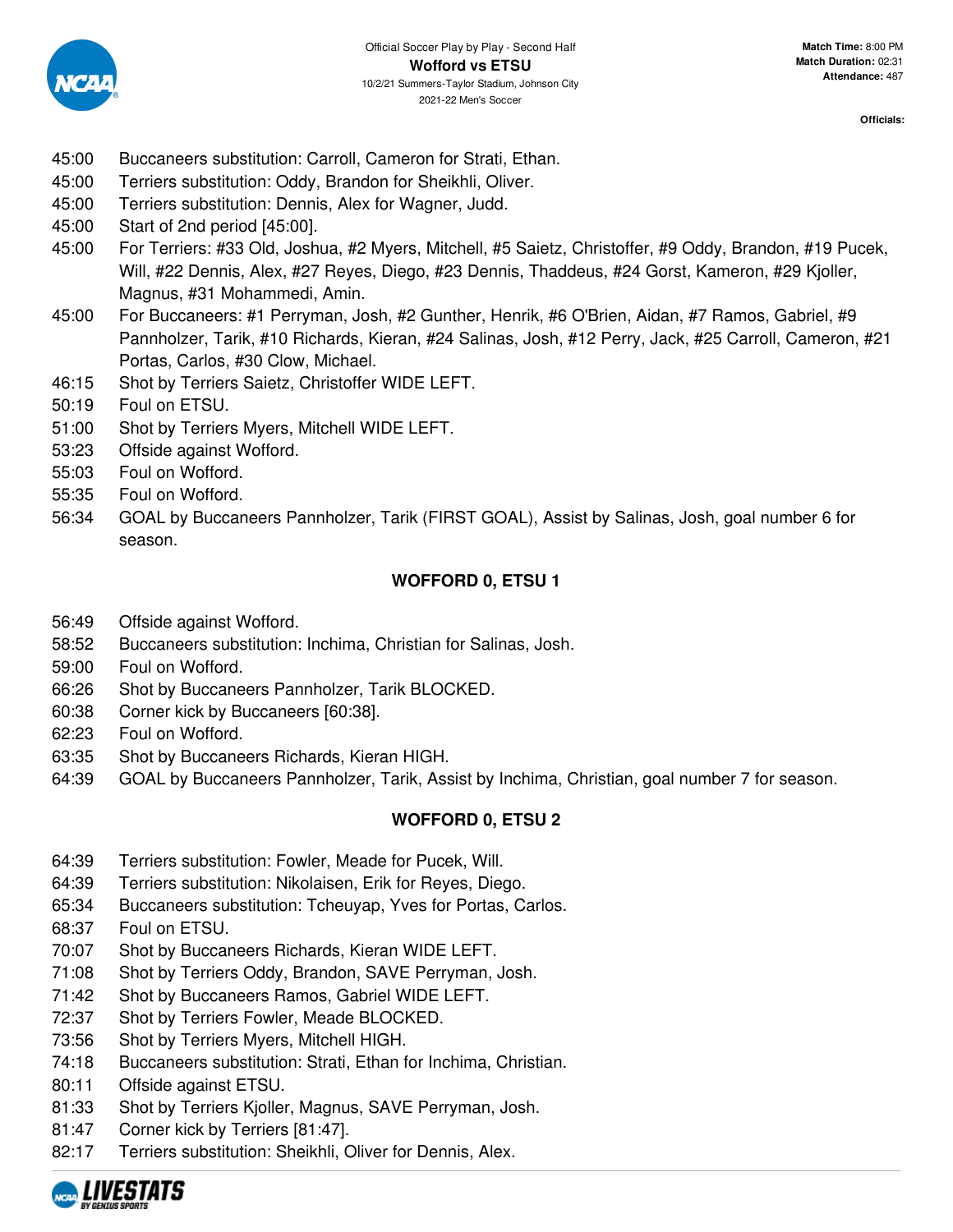

82:21 GOAL by Terriers Oddy, Brandon, Assist by Mohammedi, Amin, goal number 6 for season.

### **WOFFORD 1, ETSU 2**

- 82:21 Terriers substitution: Dennis, Alex for Sheikhli, Oliver.
- 82:38 Offside against ETSU.
- 85:08 Foul on Wofford.
- 87:01 Shot by Terriers Kjoller, Magnus BLOCKED.
- 87:27 Buccaneers substitution: Salinas, Josh for Perry, Jack.
- 87:27 Buccaneers substitution: Abong, Charles for Tcheuyap, Yves.
- 87:27 Terriers substitution: Reyes, Diego for Fowler, Meade.
- 88:44 Foul on Wofford.
- 89:28 Offside against Wofford.
- 90:00 End of period [90:00].

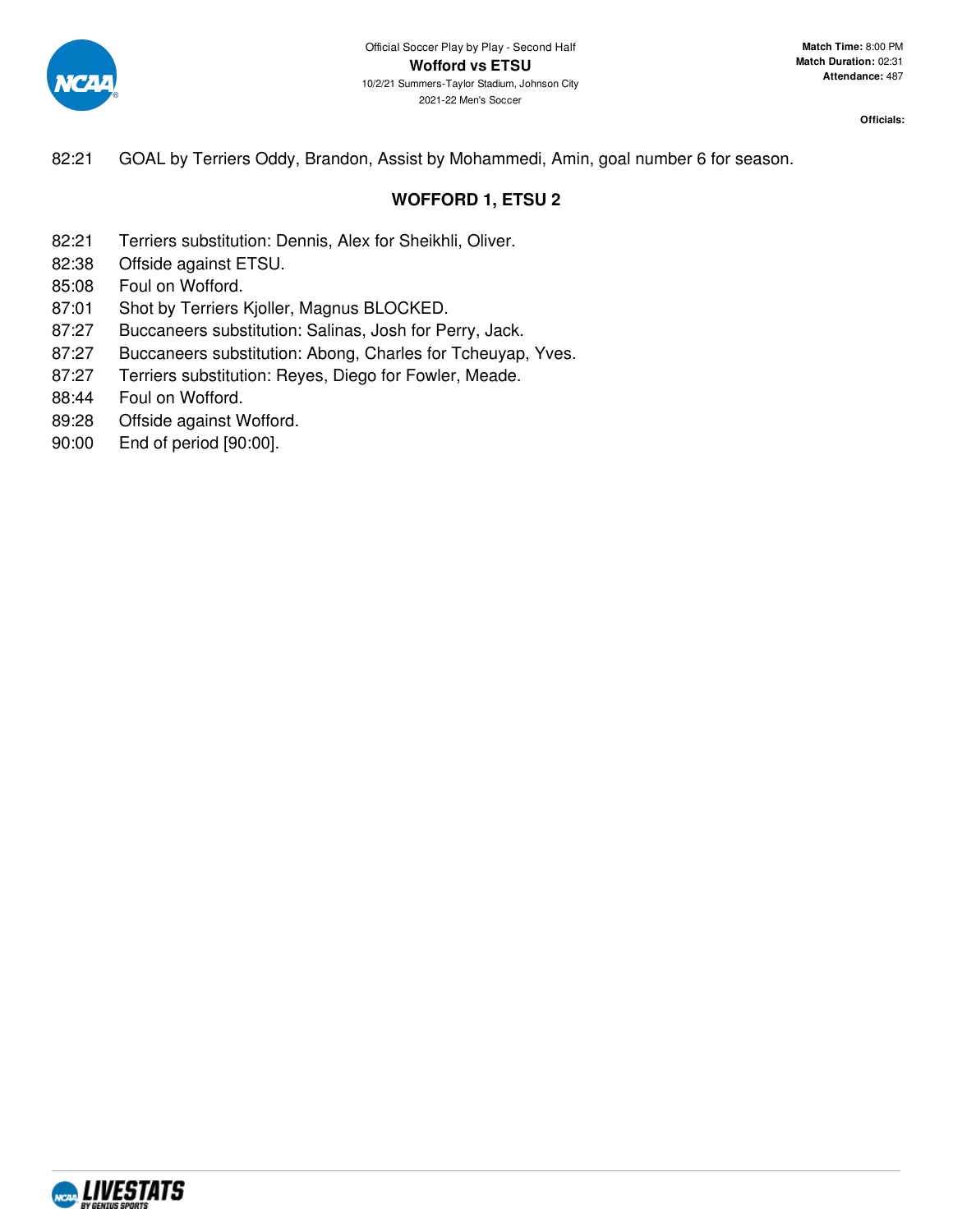

- 90:00 Buccaneers substitution: Suckling, Ryan for Strati, Ethan.
- 90:00 Buccaneers substitution: Carlson-Du Toit, Rayhan for Salinas, Josh.
- 90:00 Terriers substitution: Fowler, Meade for Reyes, Diego.
- 90:00 Start of OT period [90:00].
- 91:24 Yellow card on Terriers Kjoller, Magnus.
- 93:28 Corner kick by Buccaneers [93:28].
- 95:35 Shot by Buccaneers Carroll, Cameron, SAVE Old, Joshua.
- 97:54 Shot by Terriers Myers, Mitchell WIDE RIGHT.
- 98:55 Offside against Wofford.
- 100:00 End of period [100:00].

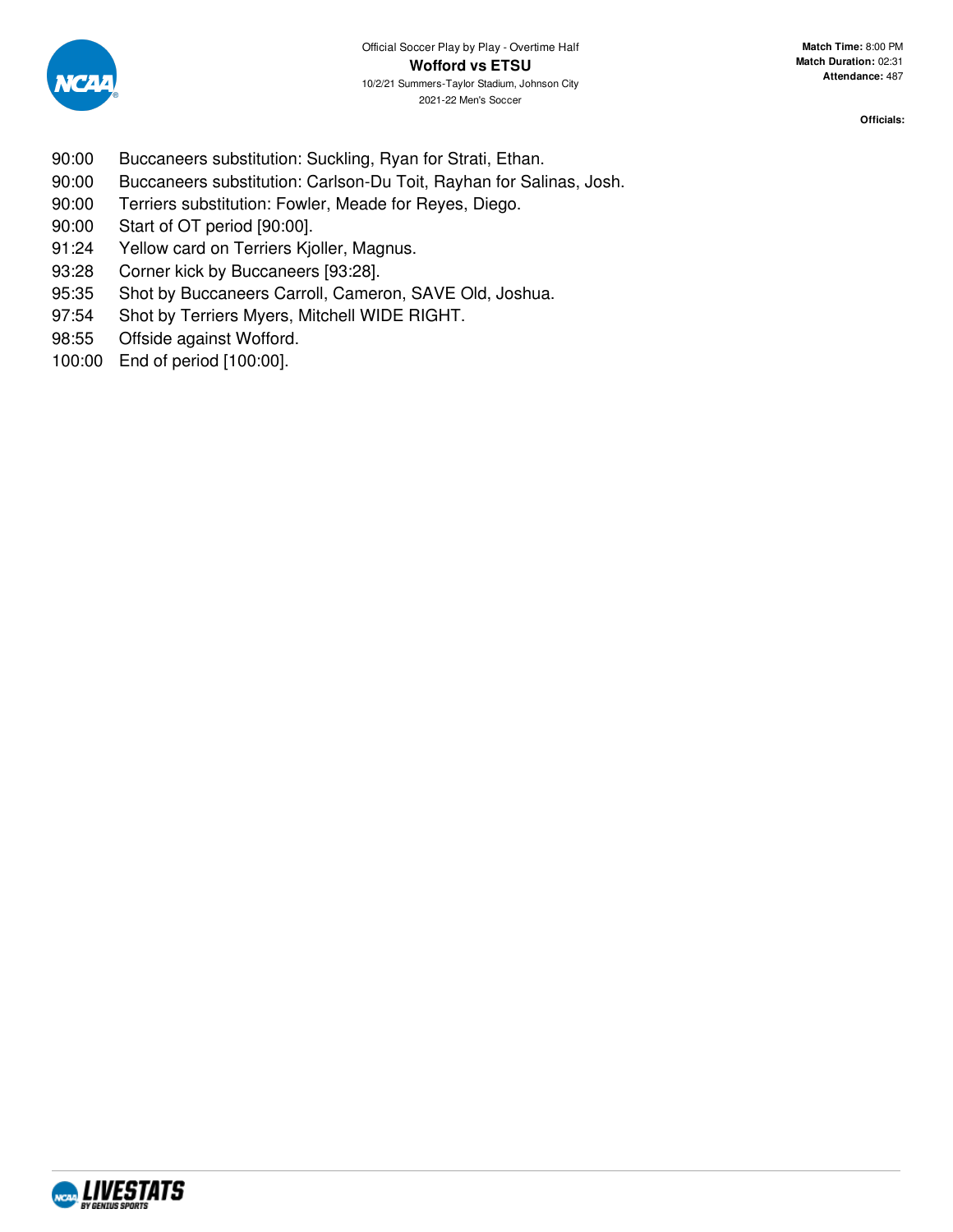

- 100:00 Buccaneers substitution: Inchima, Christian for Suckling, Ryan.
- 100:00 Buccaneers substitution: Salinas, Josh for Carlson-Du Toit, Rayhan.
- 100:00 Buccaneers substitution: Perry, Jack for Abong, Charles.
- 100:00 Terriers substitution: Pucek, Will for Nikolaisen, Erik.
- 100:00 Start of OT2 period [100:00].
- 101:05 Red card (straight) on Terriers Mohammedi, Amin.
- 101:05 Yellow card on Buccaneers Carlson-Du Toit, Rayhan.
- 102:43 Shot by Buccaneers Ramos, Gabriel WIDE LEFT.
- 103:08 Terriers substitution: Wagner, Judd for Fowler, Meade.
- 103:43 Shot by Terriers Oddy, Brandon BLOCKED.
- 103:52 Corner kick by Terriers [103:52].
- 104:41 Buccaneers substitution: Hancock, Josh for Inchima, Christian.
- 104:41 Buccaneers substitution: Lightner, Lucas for Salinas, Josh.
- 106:39 Shot by Terriers Kjoller, Magnus HIGH.
- 107:12 Foul on ETSU.
- 108:25 Shot by Buccaneers Clow, Michael, SAVE Old, Joshua.
- 109:31 Foul on ETSU.
- 110:00 End of period [110:00].

### **WOFFORD 0, ETSU 0**

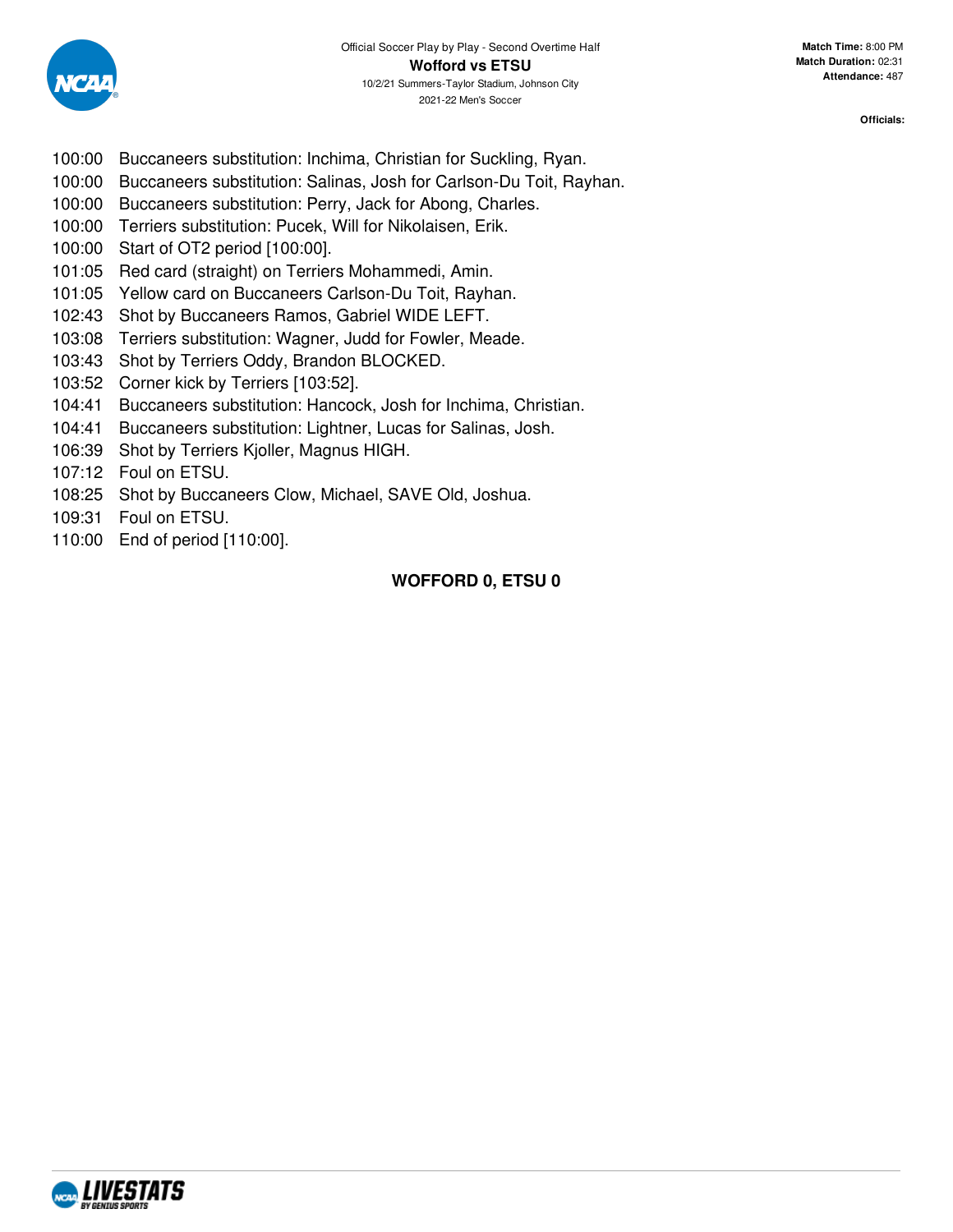|                                   |                                   |                                                                    | Match Time: 8:00 PM<br>Official Soccer Shot Chart - Final<br>Match Duration: 02:31<br><b>Wofford vs ETSU</b><br>Attendance: 487<br>10/2/21 Summers-Taylor Stadium, Johnson City<br>2021-22 Men's Soccer |                                                          |                                            |  |
|-----------------------------------|-----------------------------------|--------------------------------------------------------------------|---------------------------------------------------------------------------------------------------------------------------------------------------------------------------------------------------------|----------------------------------------------------------|--------------------------------------------|--|
| Shots by Half<br><b>Intervals</b> | <b>Buccaneers</b><br>Terriers     | 1st Half<br>2nd Half<br>$\overline{7}$<br>6<br>$\,6$<br>8          | 1st OT<br>$\mathbf{1}$<br>$\mathbf{1}$                                                                                                                                                                  | 2nd OT<br>$\overline{c}$<br>$\overline{c}$               | Officials:                                 |  |
| <b>Shot Chart</b>                 |                                   |                                                                    |                                                                                                                                                                                                         |                                                          |                                            |  |
| <b>BUCCANEERS</b>                 | $\binom{58}{ }$                   | $\widetilde{\left( \frac{6}{56}\right)}$                           | $\binom{91}{53}$                                                                                                                                                                                        |                                                          | <b>TERRIERS</b><br>$\overline{\text{S12}}$ |  |
| (S10)4                            | G3<br>GB                          | $\bigcirc$<br>$\widehat{\left(s_1\right)}$<br>G2                   | $\begin{pmatrix} 0 & 1 \\ 5 & 0 \\ 0 & 0 \end{pmatrix}$                                                                                                                                                 | $\left(\sqrt{\frac{S}{C}}\right)$<br>G                   | G3<br>G <sub>2</sub>                       |  |
|                                   | G3<br>$\widehat{\left(51\right)}$ | $\sqrt{\frac{512}{3}}$<br>ශ                                        |                                                                                                                                                                                                         | G<br>S <sub>4</sub><br>G2<br>$\sqrt{\text{SG}}$<br>(514) | G3                                         |  |
| <b>Shot Summary</b>               |                                   | (S) Shot Off Target (S) Shot On Target S Blocked G Goal / Own Goal |                                                                                                                                                                                                         |                                                          |                                            |  |